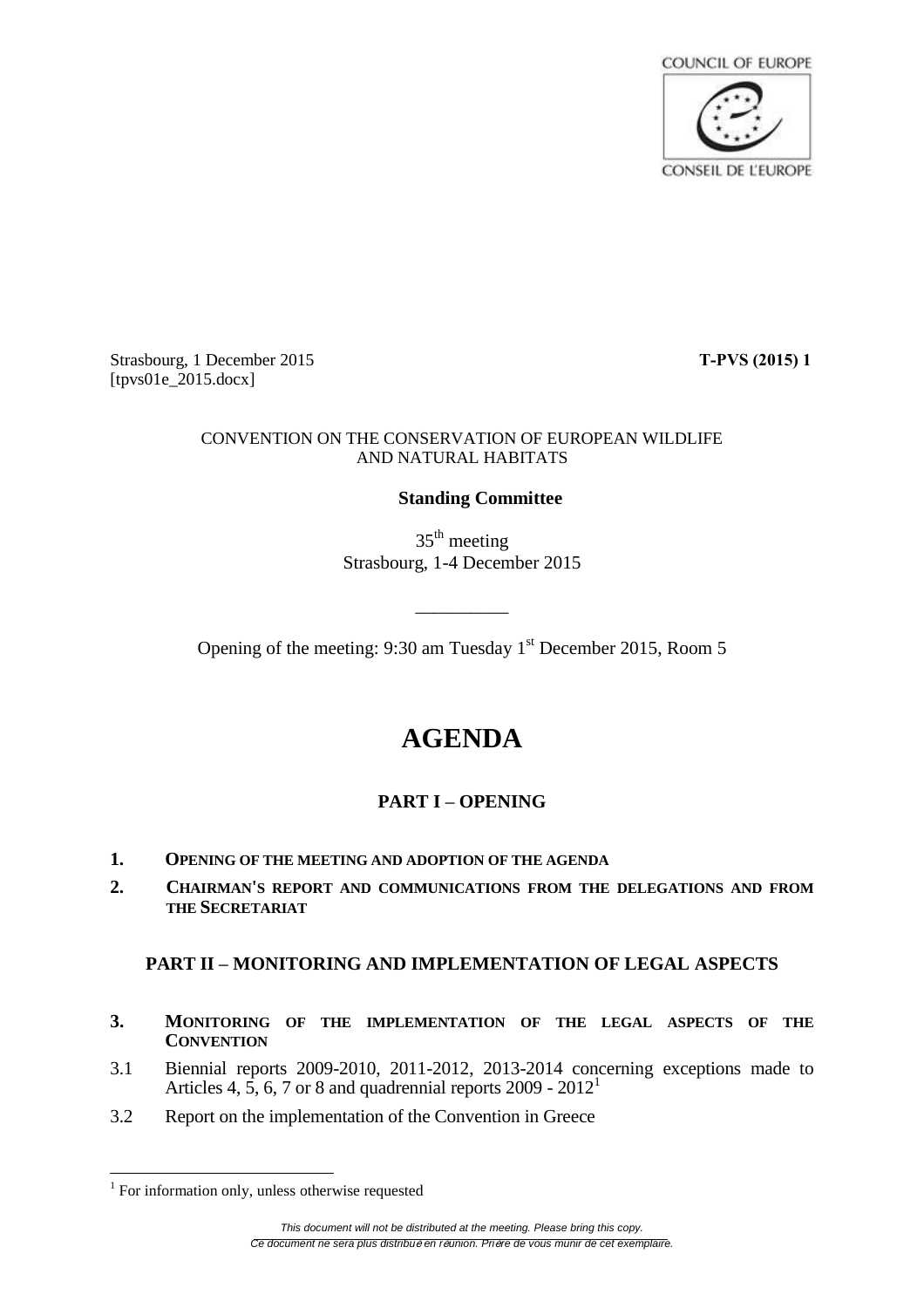## **PART III – MONITORING OF SPECIES AND HABITATS**

#### **4. MONITORING OF SPECIES AND HABITATS**

#### **4.1 Conservation of Birds**

#### *4.1.1 Conservation of birds*

a. Report of the 5<sup>th</sup> meeting of the Group of Experts on the Conservation of birds

### *4.1.2 Eradication of illegal killing, trapping and trade of wild birds*

- b. Report of the  $2<sup>nd</sup>$  meeting of the Special Focal Points for illegal killing of birds
- c. Follow-up of the Tunis Action Plan 2020 Draft recommendation

#### **4.2 Biodiversity and Climate Change**

- a. Report of the meeting of the ad hoc Select Group of Experts on Biodiversity and Climate Change
- b. Draft work-plan

#### **4.3 Invasive Alien Species**

- a. Meeting of the Group of Experts on IAS Code of conduct and draft recommendation
- b. Workshop on the "Feral ungulates and their impact on Island Biodiversity in the Mediterranean and Macaronesian Regions" – Draft recommendation
- c. The Bern Convention and EU Regulation 1143/2014 on the Prevention and Management of the Introduction and Spread of Invasive Alien Species – Draft recommendation
- d. Monitoring of the European Strategy for the eradication of the ruddy duck

#### **4.4 Conservation of Amphibians and Reptiles**

- a. Report of the 8<sup>nd</sup> Meeting of the Group of Experts on Amphibians and Reptiles
- b. Prevention and control of *the Batrachochytrium salamandrivorans* (BS) chytrid fungus Draft recommendation

#### **4.5 Conservation of other threatened Species**

- a. European Red List workshop
- b. Caucasus leopard and wildlife conference
- c. Conservation of European bison
- d. International Balkan Lynx symposium

#### **4.6 Habitats**

#### *4.6.1 Protected Areas and Ecological Networks*

- a. Report of the 7th meeting of the Group of Experts on Protected Areas and Ecological Networks and future work plan and mid-term review of progress in the implementation of the Emerald network Calendar 2011-2020
- b. Draft revised Calendar for the implementation of the Emerald network Calendar 2011-2020
- c. Draft updated lists of candidate Emerald sites and Emerald sites
- d. Conservation of natural areas outside protected areas proper Report and Draft recommendation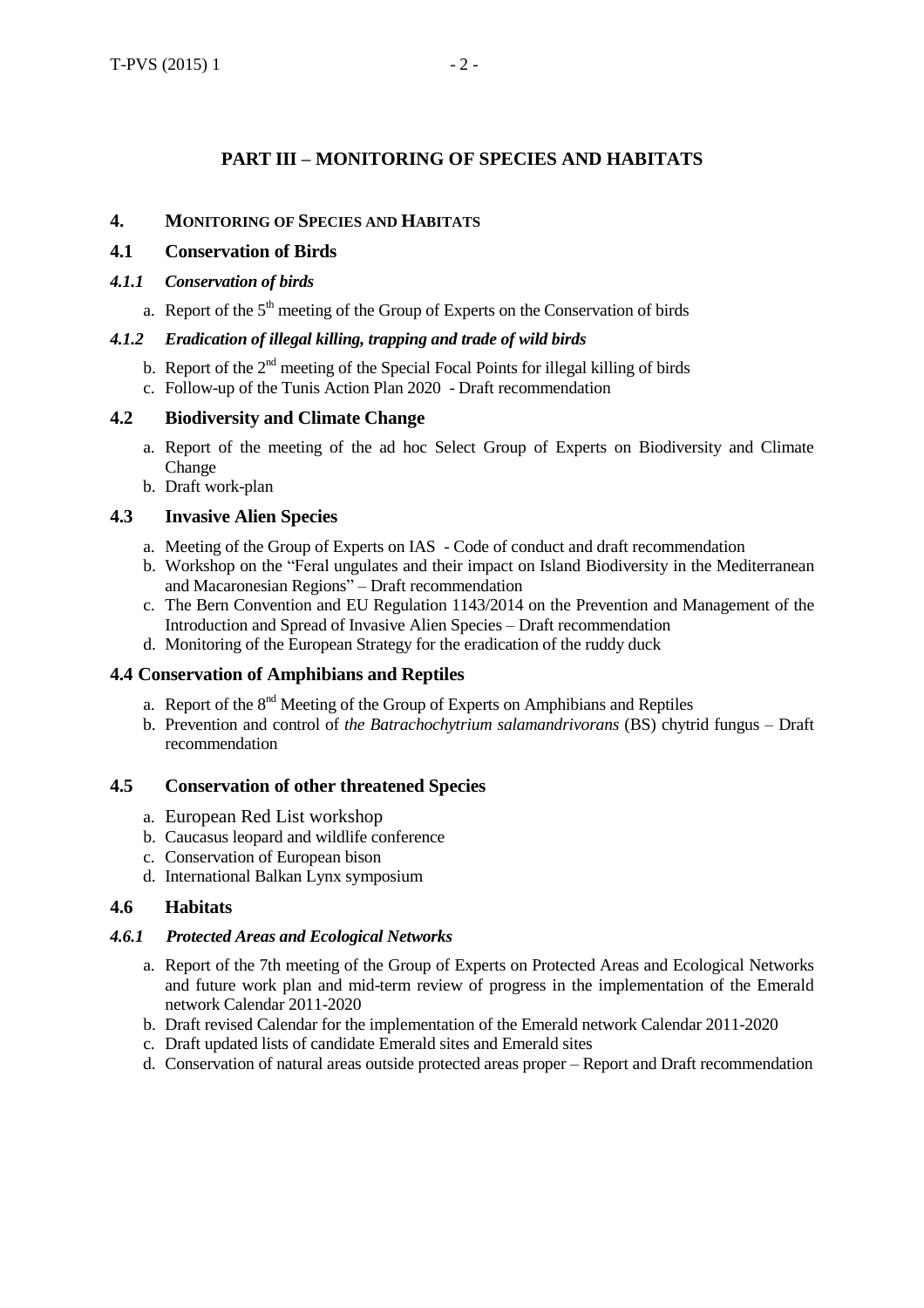## *4.6.2 European Diploma for Protected Areas*

- a. Report of the meeting of the Group of Specialists on the European Diploma for Protected Areas, follow-up of decisions, and adopted Resolutions
- b. Celebration of the  $50<sup>th</sup>$  Anniversary of the European Diploma for Protected Areas
- c. Workshop: "Protected Areas in Europe: the next 50 years" Pisa Declaration and Draft recommendation

# **PART IV – MONITORING OF SPECIFIC SITES AND POPULATIONS**

# **5. SPECIFIC SITES AND POPULATIONS**

# **5.1 Files opened**

- $\geq 2004/1$ : Ukraine: Proposed navigable waterway in the Bystroe Estuary (Danube delta)
- 1995/6: Cyprus: Akamas peninsula
- $\geq 2004/2$ : Bulgaria: Wind farms in Balchik and Kaliakra –Via Pontica<br> $\geq 2007/1$ : Italy: Eradication and trade of the American grey squirrel (S
- 2007/1: Italy: Eradication and trade of the American grey squirrel (*Sciurus carolinensis*)
- $\geq$  2010/5: Greece: threats to marine turtles in Thines Kiparissias

# **5.2 Possible files**

- 2011/4: Turkey: threat to the Mediterranean monk seal (*Monachus monachus*)
- 2012/3: Possible spread of the American mink (*Neovison vison*) in Poland

# **5.3 On-the-spot appraisals**

- File open n° 2013/1: Hydropower development within the territory of Mayrovo National Park ("the former Yugoslav Republic of Macedonia") - Report of the on-the-spot appraisal and draft recommendation
- File open n° 2012/9: Presumed degradation of nesting beaches in Fethiye and Patara SPAs (Turkey) - Report of the on-the-spot appraisal and draft recommendations

# **5.4 Mediation**

Possible file n° 2013/5: Presumed impact of the construction of an Overhead Power Line in an environmentally sensitive area in the Lithuanian-Polish border - Draft recommendation

# **5.5 Follow-up of previous complaints and Recommendations**

- File closed n° 1998/3: France: Habitats for the survival of the common hamster (*Cricetus cricetus*) in Alsace
- $\triangleright$  Recommendation No. 95 (2002) on the conservation of marine turtles in Kazanli beach (Turkey)
- Recommendation No. 169 (2013) on the Rhone streber (*Zingel asper*) in the Doubs (France) and in the canton of Jura (Switzerland)
- $\triangleright$  Recommendation No. 98 (2002) on the project to build a motorway through the Kresna Gorge (Bulgaria)

# **PART V – STRATEGIC DEVELOPMENT OF THE CONVENTION**

- **6. STRATEGIC DEVELOPMENT OF THE CONVENTION**
- **6.1 International coordination with other MEAs and organisations**
- **6.2 Implementation of the CBD Strategic Plan for biodiversity: the contribution of the Bern Convention**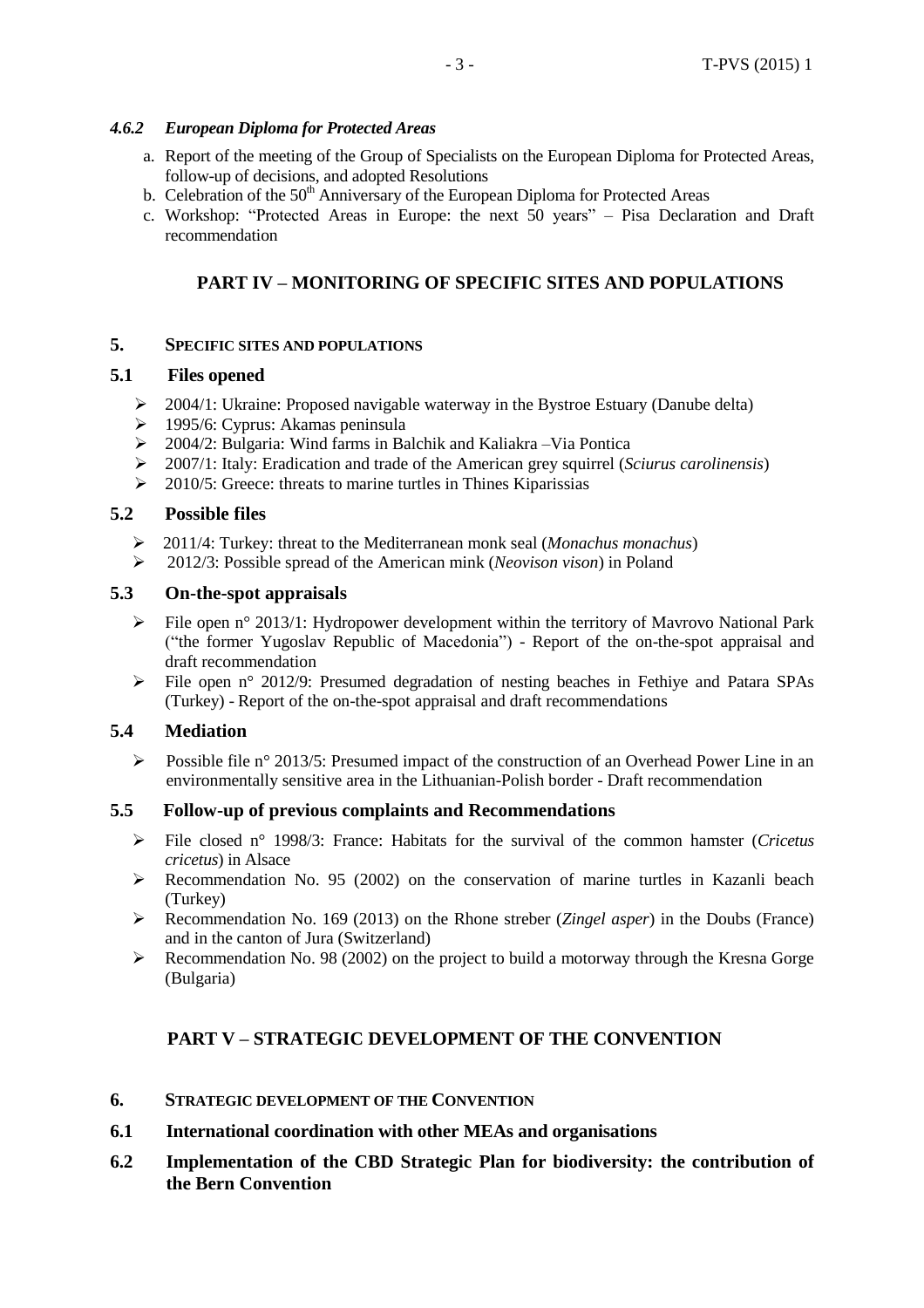- **6.3 Awareness and visibility**
- **6.4 Draft Programme of Activities and budget for 2016-2017**
- **6.5 States to be invited as observers to the 36 th meeting**

### **PART VI - OTHER ITEMS**

- **7. ELECTION OF CHAIR, VICE-CHAIR AND BUREAU MEMBERS**
- **8. DATE AND PLACE OF THE 36 TH MEETING**
- **9. ADOPTION OF THE MAIN DECISIONS OF THE MEETING**
- **10. OTHER BUSINESS (ITEMS FOR INFORMATION ONLY)**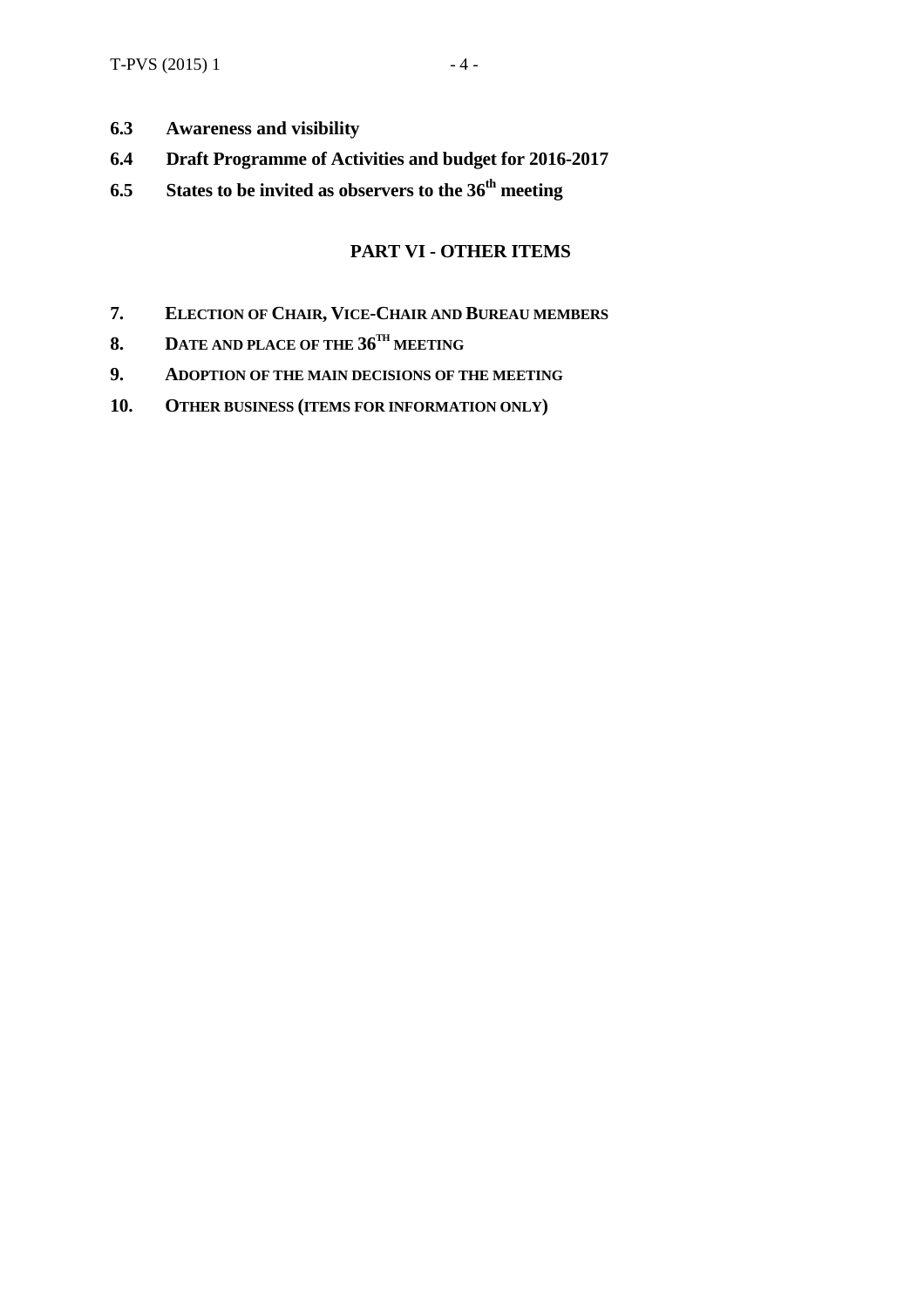## DRAFT PLAN FOR DISCUSSION OF THE AGENDA

<u> 1989 - Johann Stein, marwolaethau a bhann an t-Amhair Aonaichte an t-Amhair Aonaichte an t-Amhair Aonaichte a</u>

| <b>MORNINGS</b> 9.30 am - 12.45 pm                                                                        | AFTERNOONS 2.30 - 6.00 pm                                                   |
|-----------------------------------------------------------------------------------------------------------|-----------------------------------------------------------------------------|
| <b>TUESDAY 1 December</b>                                                                                 |                                                                             |
| 1. OPENING, ADOPTION OF AGENDA                                                                            | 4. MONITORING OF SPECIES AND HABITATS                                       |
| 2. REPORT FROM CHAIRMAN & COMMUNICATIONS                                                                  | <b>4.1 Conservation of birds</b>                                            |
| 3. MONITORING AND IMPLEMENTATION OF THE LEGAL ASPECTS OF                                                  | 4.1.2 Eradication of Illegal killing, trapping and trade of wild            |
| <b>THE CONVENTION</b>                                                                                     | birds                                                                       |
| 3.1 Biennial and quadrennial reports                                                                      | b. Report of the 2 <sup>nd</sup> Meeting of the Special Focal Points for    |
| 3.2 Report on the implementation of the Convention in Greece                                              | illegal killing of birds                                                    |
| 5. SPECIFIC SITES AND POPULATIONS                                                                         | c. Follow-up to the Tunis Action Plan 2020 - Draft                          |
| 5.4. Mediation procedure                                                                                  | recommendation                                                              |
| $\triangleright$ Possible file 2013/5: Presumed impact of the construction of an                          | <b>4.3 Invasive Alien Species</b>                                           |
| Overhead Power Line in an environmentally sensitive area in the                                           | a. Meeting of the Group of Experts - Report of the meeting                  |
| Lithuanian-Polish border – Draft recommendation                                                           | b. Workshop on the Feral ungulates in the Mediterranean and                 |
| <b>4. MONITORING OF SPECIES AND HABITATS</b>                                                              | Macaronesian Regions - Draft recommendation                                 |
| 4.2 Biodiversity and climate change                                                                       | c. The Bern Convention and EU Regulation 1143/2014 -                        |
| a. Meeting of the ad hoc Select Group of Experts - Report                                                 | Draft recommendation                                                        |
| b. Draft work plan                                                                                        | d. Progress towards the eradication of the ruddy duck                       |
| 4.4 Conservation of Amphibians and Reptiles                                                               | <b>4.6 Habitats</b>                                                         |
| a. Meeting of the Group of Experts - Report                                                               | 4.6.1 Protected Areas and Ecological Networks                               |
| b. Prevention and control of the Batrachochytrium salamandrivorans                                        | a. $7th$ meeting of the Group of Experts and mid-term review                |
| (BS) chytrid fungus - Draft recommendation                                                                | of progress                                                                 |
| 4. MONITORING OF SPECIES AND HABITATS                                                                     | b. Draft revised Calendar for the implementation of the                     |
| <b>4.1 Conservation of birds</b>                                                                          | Emerald network Calendar 2011-2020                                          |
| 4.1.1 Conservation of birds                                                                               | c. Draft updated lists of candidate sites and Emerald sites                 |
| a. 5 <sup>th</sup> meeting of Group of Experts - Report                                                   | d. Conservation of natural areas outside protected areas                    |
|                                                                                                           | proper – Draft recommendation                                               |
| <b>WEDNESDAY 2 December</b>                                                                               |                                                                             |
| <b>4.4 Invasive Alien Species</b>                                                                         | 5.2 Possible files                                                          |
| a. Cont. – Code of conduct and draft recommendation                                                       | $\geq$ 2011/4: Turkey: threat to the Mediterranean monk                     |
| 4.6 Habitats                                                                                              | seal (Monachus monachus)                                                    |
| 4.6.2. European Diploma for Protected Areas                                                               | 2012/3: Possible spread of the American mink                                |
| a. Group of Specialists on the European Diploma - Report, follow-                                         | (Neovison vison) in Poland                                                  |
| up of decisions, and adopted resolutions<br>b. Celebration of the 50 <sup>th</sup> Anniversary            | Follow-up of previous complaints and<br>5.5<br><b>Recommendations</b>       |
| c. Workshop "Protected Areas in Europe: the next 50 years" – Pisa                                         | $\triangleright$ File close n° 1998/3: France: Habitats for the survival of |
| Declaration and Draft recommendation                                                                      | the common hamster in Alsace                                                |
| 5. SPECIFIC SITES AND POPULATIONS                                                                         | $\triangleright$ Recommendation No. 95 (2002) on the conservation of        |
| 5.3 On-the-spot appraisal                                                                                 | marine turtles in Kazanli beach (Turkey)                                    |
| $\geq$ 2012/9: Turkey: Presumed degradation of nesting beaches in                                         | $\triangleright$ Recommendation No. 169 (2013) on the Rhone streber         |
| Fethiye and Patara SPAs - Report and draft recommendation                                                 | (Zingel asper) in the Doubs (France) and in the canton of                   |
| > 2013/1: "the former Yugoslav Republic of Macedonia":                                                    | Jura (Switzerland)                                                          |
| Hydropower development within the territory of Mavrovo                                                    | > Recommendation No. 98 (2002) on the project to build a                    |
| National Park - Report and draft recommendation                                                           | motorway through the Kresna Gorge (Bulgaria)                                |
| 5.1 Files opened                                                                                          | <b>4. MONITORING OF SPECIES AND HABITATS</b>                                |
| $\geq$ 2004/1: Ukraine: Proposed navigable waterway in the Bystroe                                        | Sturgeon monitoring on the Lower Danube                                     |
| Estuary (Danube delta)                                                                                    | 4.5 Conservation of other threatened Species                                |
| > 1995/6: Cyprus: Akamas peninsula                                                                        |                                                                             |
|                                                                                                           | a. European Red List workshop                                               |
| > 2004/2: Bulgaria: Wind farms in Balchik and Kaliakra - Via                                              | b. Caucasus leopard and wildlife conference                                 |
| Pontica                                                                                                   | c. New approaches towards biodiversity conservation                         |
| $\geq 2007/1$ : Italy: Eradication and trade of the American grey                                         | (European bison)                                                            |
| squirrel (Sciurus carolinensis)<br>$\geq$ 2010/5: Greece: threats to marine turtles in Thines Kiparissias | d. International Balkan Lynx symposium                                      |